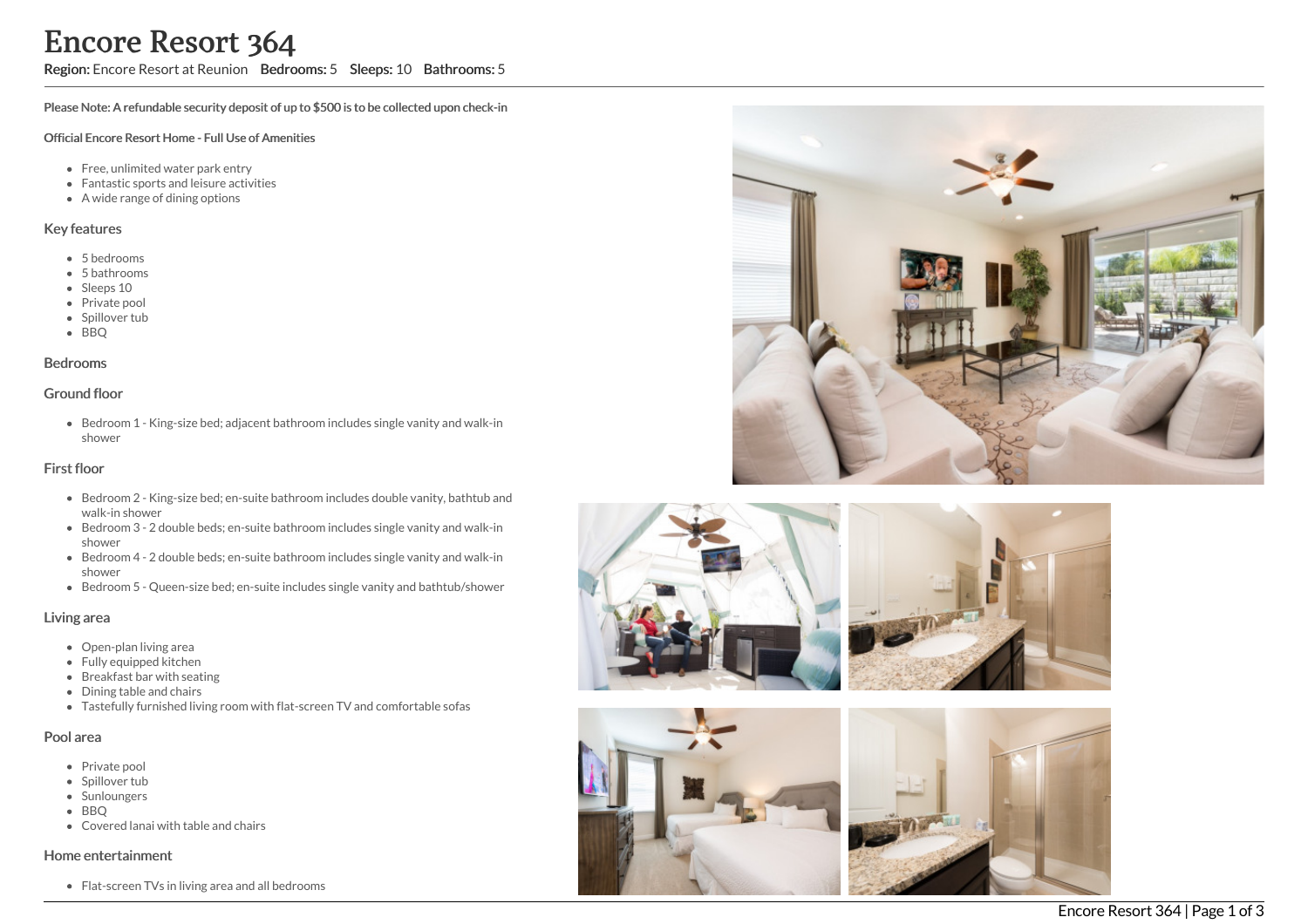## General

- Air conditioning throughout
- Complimentary wifi
- Bedding and towels included
- Private parking
- Pet friendly home (additional charges apply)

## Laundry room

- Washer and dryer
- Iron and ironing board

# Children's equipment available for hire

- Crib
- Stroller
- $\bullet$  High chair
- $\bullet$  Pack and play

# Places of interest

- Golf courses 4 miles
- Supermarket 2 miles
- Shopping mall 4 miles
- Disney World 7 miles
- Seaworld 14 miles
- Universal Studios 20 miles
- Legoland 30 miles
- Airport 26 miles
- Beaches 75 miles